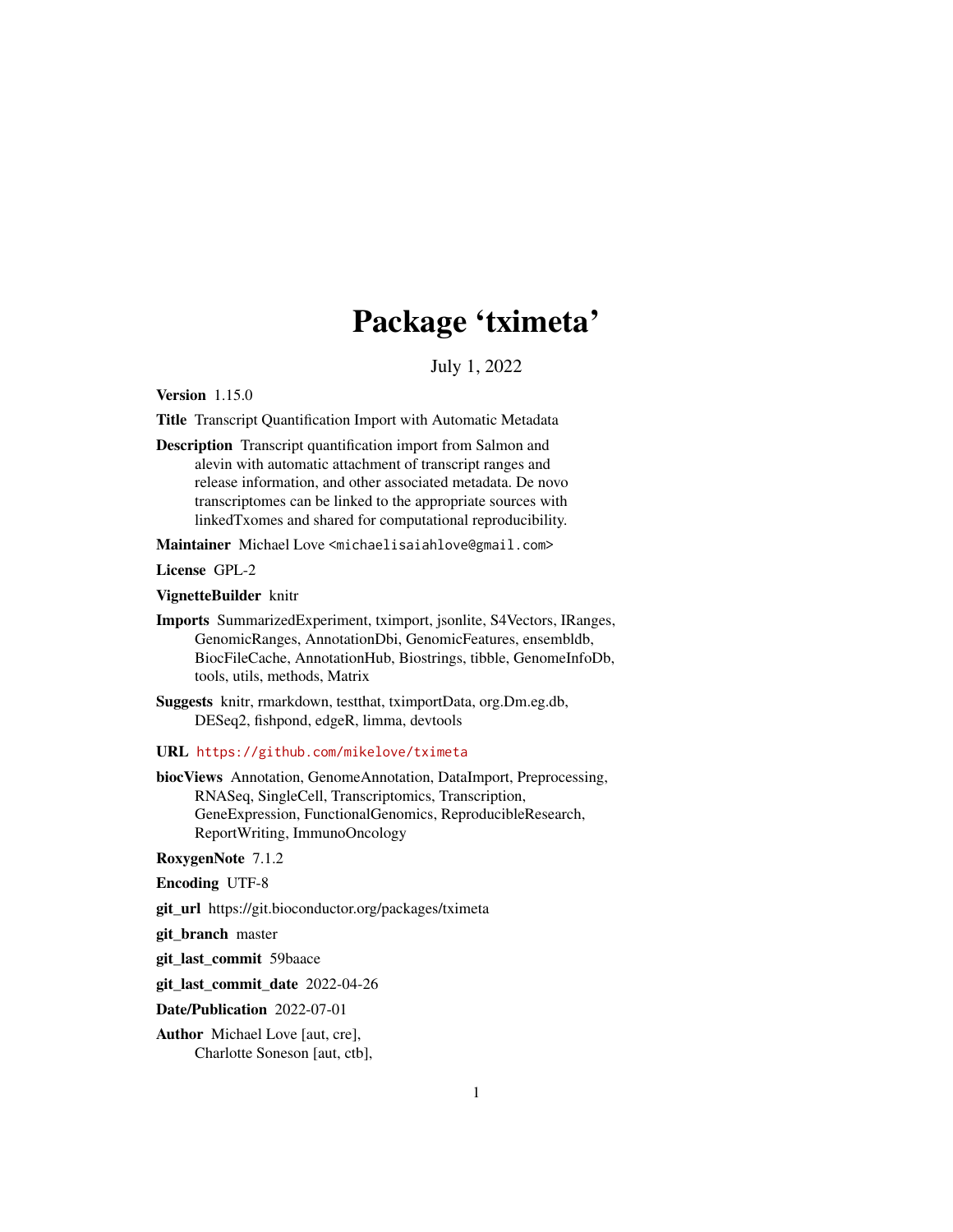```
Peter Hickey [aut, ctb],
Rob Patro [aut, ctb],
NIH NHGRI [fnd],
CZI [fnd]
```
### R topics documented:

| Index | 15 |
|-------|----|
|       |    |
|       |    |
|       |    |
|       |    |
|       |    |
|       |    |
|       |    |
|       |    |
|       |    |
|       |    |
|       |    |
|       |    |

tximeta-package *Import transcript-level quantification data with automatic metadata*

#### **Description**

The tximeta package imports abundances (TPM), estimated counts, and effective lengths from Salmon, alevin, or other quantification tools, and will output a SummarizedExperiment object. For Salmon and alevin quantification directories, tximeta will try to identify the correct provenance of the reference transcripts and automatically attach the transcript ranges to the SummarizedExperiment, to facilitate downstream integration with other datasets. The automatic identification of reference transcripts should work out-of-the-box for human or mouse transcriptomes from the sources: GENCODE, Ensembl, or RefSeq.

#### Details

The main functions are:

- [tximeta](#page-11-1) with key argument: coldata
- [summarizeToGene](#page-0-0) summarize quants to gene-level
- [retrieveDb](#page-8-1) retrieve the transcript database
- [addIds](#page-3-1) add transcript or gene ID (see gene argument)
- [addExons](#page-3-2) convert from GRanges to GRangesList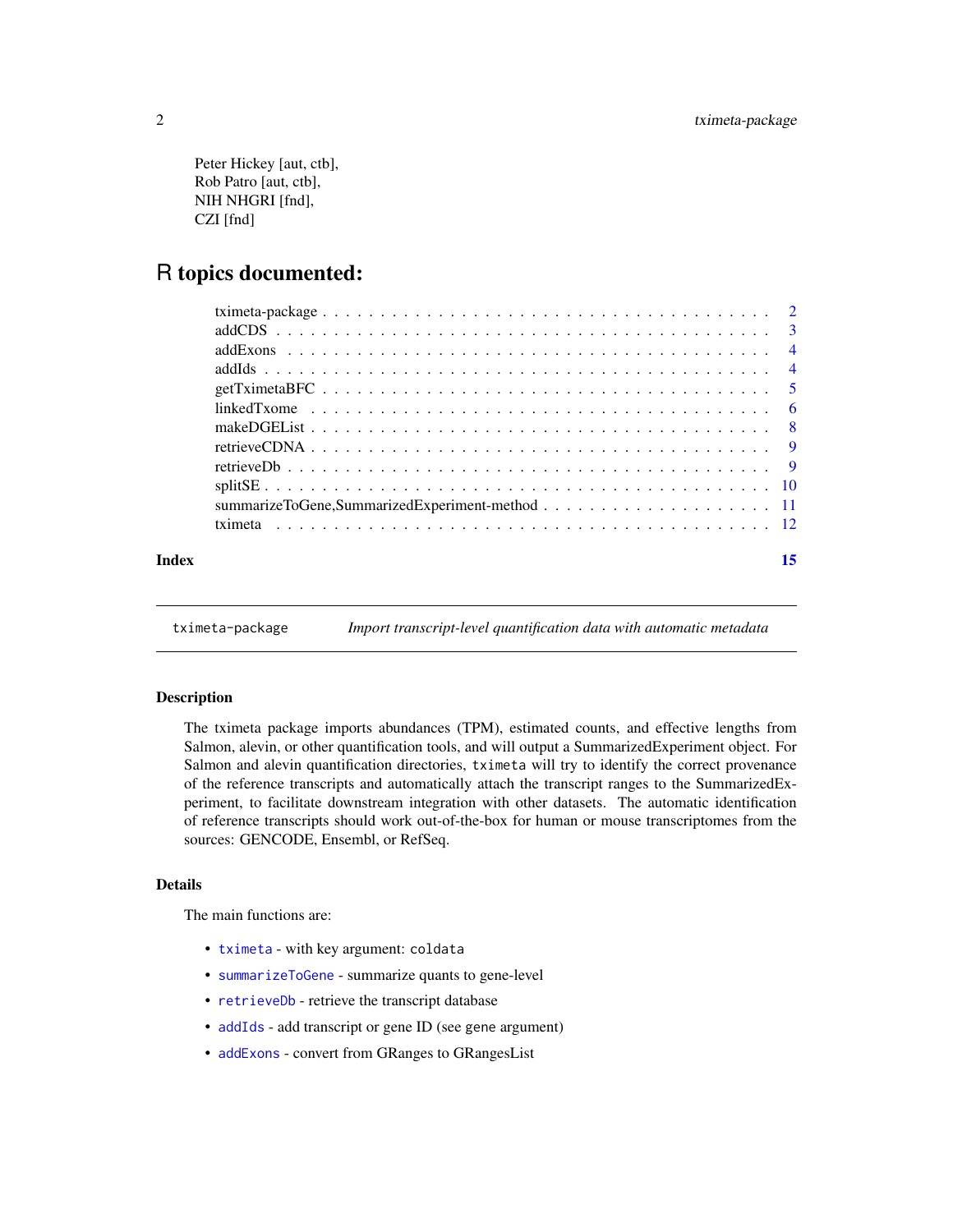<span id="page-2-0"></span>All software-related questions should be posted to the Bioconductor Support Site:

<https://support.bioconductor.org>

The code can be viewed at the GitHub repository, which also lists the contributor code of conduct: <https://github.com/mikelove/tximeta>

#### Author(s)

Michael I. Love, Charlotte Soneson, Peter Hickey, Rob Patro

#### References

tximeta reference:

Michael I. Love, Charlotte Soneson, Peter F. Hickey, Lisa K. Johnson N. Tessa Pierce, Lori Shepherd, Martin Morgan, Rob Patro (2020) Tximeta: reference sequence checksums for provenance identification in RNA-seq. PLOS Computational Biology. [https://doi.org/10.1371/journal.](https://doi.org/10.1371/journal.pcbi.1007664) [pcbi.1007664](https://doi.org/10.1371/journal.pcbi.1007664)

tximport reference (the effective length offset and counts-from-abundance):

Charlotte Soneson, Michael I. Love, Mark D. Robinson (2015) Differential analyses for RNA-seq: transcript-level estimates improve gene-level inferences. F1000Research. [http://doi.org/10.](http://doi.org/10.12688/f1000research.7563) [12688/f1000research.7563](http://doi.org/10.12688/f1000research.7563)

addCDS *Add CDS to rowRanges of a transcript-level SummarizedExperiment*

#### Description

Working similarly to [addExons](#page-3-2), this function can be used to add information about CDS (coding sequence) to the SummarizedExperiment object. As not all transcripts are coding, we have CDS information for only a subset of the rows of the object. For this reason, a logical indicator for whether the transcript is coding,  $\text{mcols}(se)$ \$coding, is added as a column to the metadata columns of the rowRanges of the object. An additional column, mcols(se)\$cds, is added to the metadata columns, which is a GRangesList with either the CDS regions (if the transcript is coding), or the original transcript/exon ranges (if the transcript is non-coding). This is necessary, as GRangesList cannot have NA elements. As with [addExons](#page-3-2), this function is designed only for transcript-level objects.

#### Usage

addCDS(se)

#### Arguments

se the SummarizedExperiment

#### Value

a SummarizedExperiment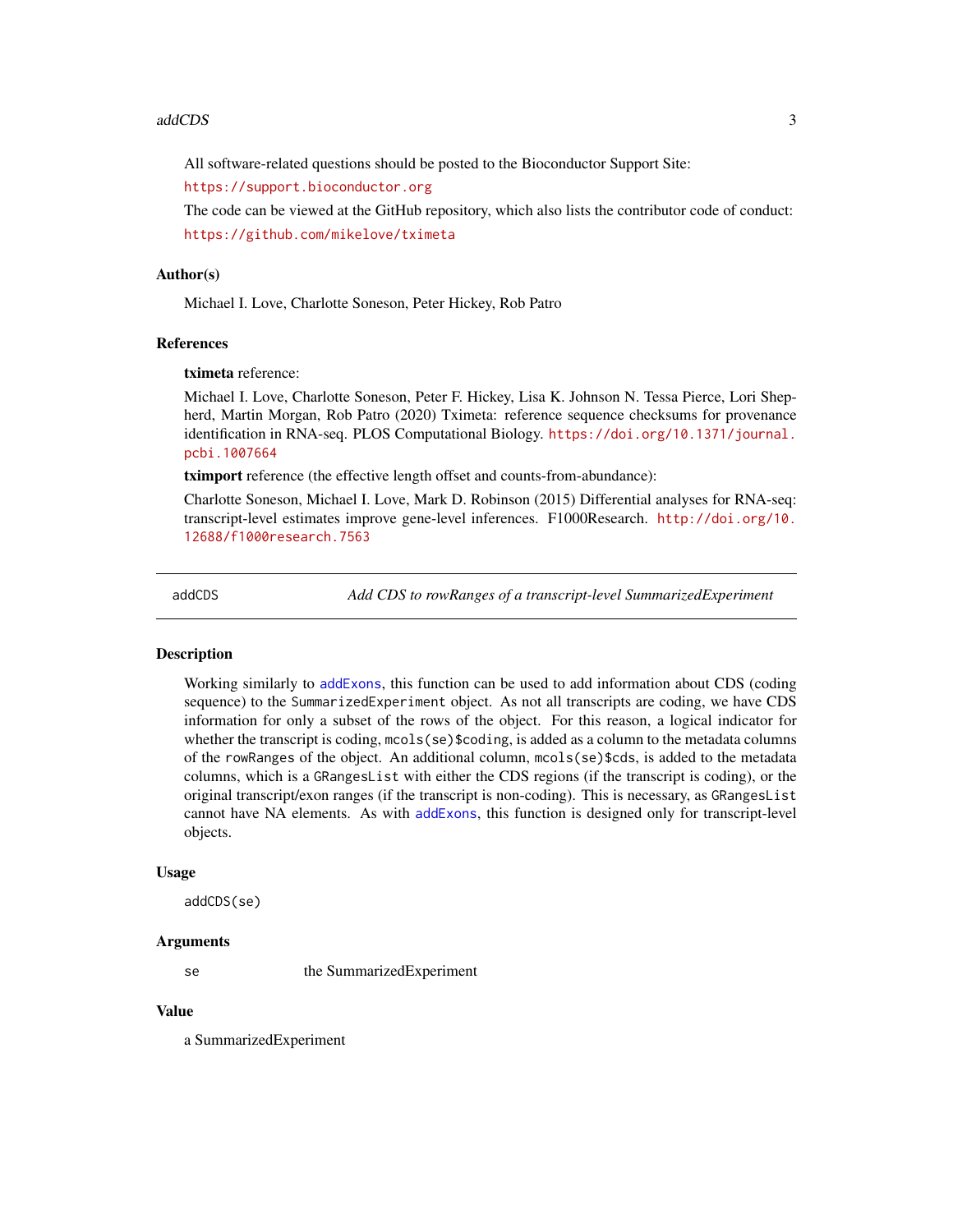#### <span id="page-3-2"></span><span id="page-3-0"></span>Description

After running tximeta, the SummarizedExperiment output will have GRanges representing the transcript locations attached as rowRanges to the object. These provide the start and end of the transcript in the genomic coordiantes, and strand information. However, the exonic locations are not provided. This function, addExons, swaps out the GRanges with a GRangesList, essentially a list along the rows of the SummarizedExperiment, where each element of the list is a GRanges providing the locations of the exons for that transcript.

#### Usage

addExons(se)

#### Arguments

se the SummarizedExperiment

#### Details

This function is designed only for transcript-level objects. This "lack of a feature" reflects a belief on the part of the package author that it makes more sense to think about exons belonging to transcripts than to genes. For users desiring exonic information alongside gene-level objects, for example, which exons are associated with a particular gene, it is recommended to pull out the relevant GRangesList for the transcripts of this gene, while the object represents transcript-level data, such that the exons are still associated with transcripts.

For an example of addExons, please see the tximeta vignette.

#### Value

a SummarizedExperiment

<span id="page-3-1"></span>addIds *Add IDs to rowRanges of a SummarizedExperiment*

#### Description

For now this function just works with SummarizedExperiments with Ensembl gene or transcript IDs. See example of usage in tximeta vignette. For obtaining multiple matching IDs for each row of the SummarizedExperiment set multiVals="list". See select for documentation on use of multiVals.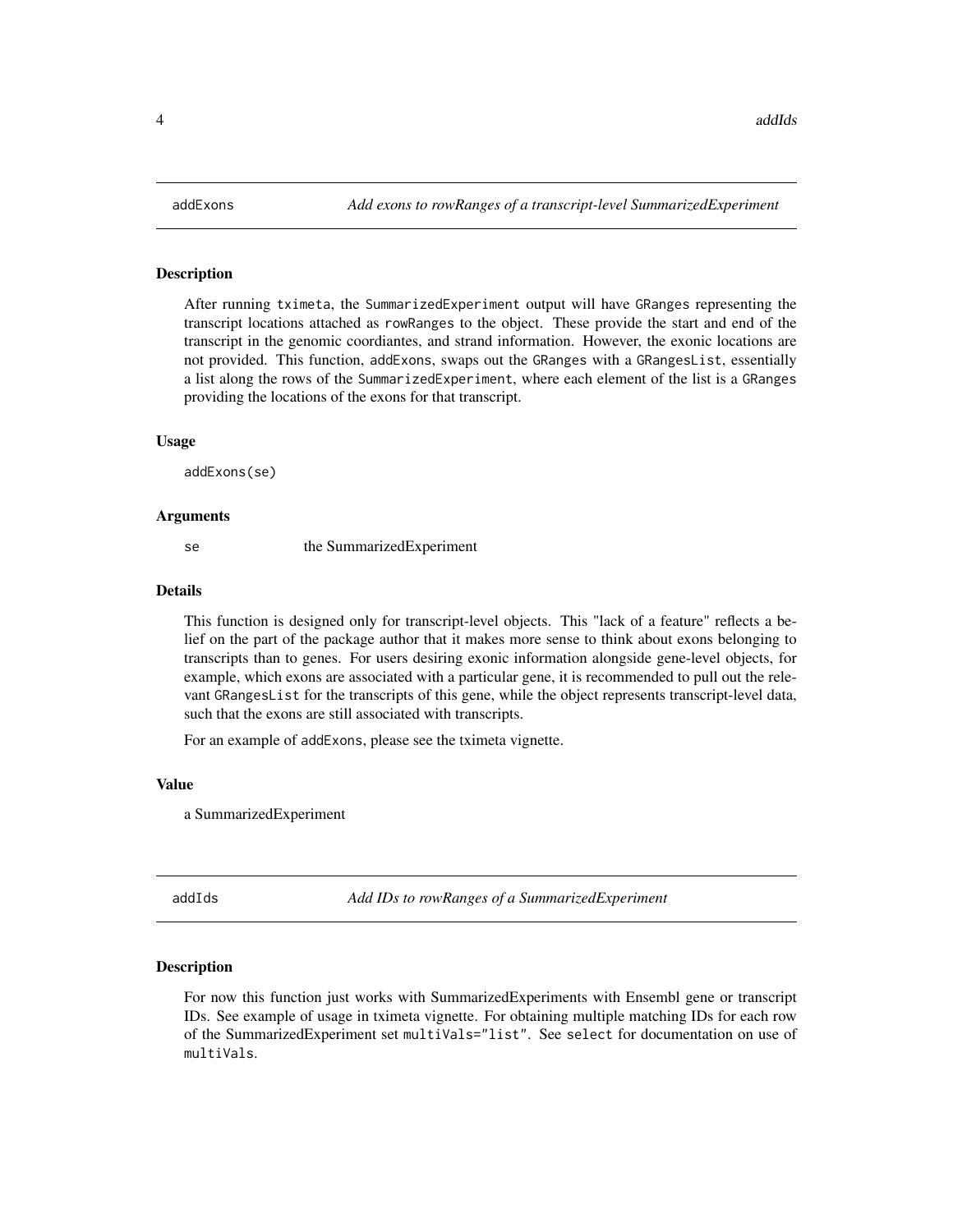### <span id="page-4-0"></span>getTximetaBFC 5

#### Usage

addIds(se, column, fromDb = FALSE, gene = FALSE, ...)

#### Arguments

| se       | the SummarizedExperiment                                                                                                                                                                                                                                                                  |
|----------|-------------------------------------------------------------------------------------------------------------------------------------------------------------------------------------------------------------------------------------------------------------------------------------------|
| column   | the name of the new ID to add (a column of the org package database or of the<br>$TxDb/EnsDb$ is $fromDb = TRUE$ )                                                                                                                                                                        |
| fromDb   | logical, whether to use the TxDb/EnsDb that is associated with se. Default is<br>FALSE, and an org package is used. Currently only implemented for transcript<br>level (gene=FALSE). Column names can be viewed with columns (retrieveDb(se))                                             |
| gene     | logical, whether to map by genes or transcripts (default is FALSE). if rows are<br>genes, and easily detected as such (ENSG or ENSMUSG), it will automatically<br>switch to TRUE. if rows are transcripts and gene=TRUE, then it will try to use a<br>gene_id column to map IDs to column |
| $\ddots$ | arguments passed to mapIds                                                                                                                                                                                                                                                                |

#### Value

a SummarizedExperiment

#### Examples

```
example(tximeta)
library(org.Dm.eg.db)
se <- addIds(se, "REFSEQ", gene=FALSE)
```
getTximetaBFC *Get or set the directory of the BiocFileCache used by tximeta*

#### <span id="page-4-1"></span>Description

Running getTximetaBFC will report the saved directory, if it has been determined, or will return NULL. Running setTximetaBFC will ask the user to specify a BiocFileCache directory for accessing and saving TxDb sqlite files. Note that tximeta's BiocFileCache can be set by the environmental variable TXIMETA\_HUB\_CACHE, which will reset the cache location.

#### Usage

getTximetaBFC()

setTximetaBFC(dir, quiet = FALSE)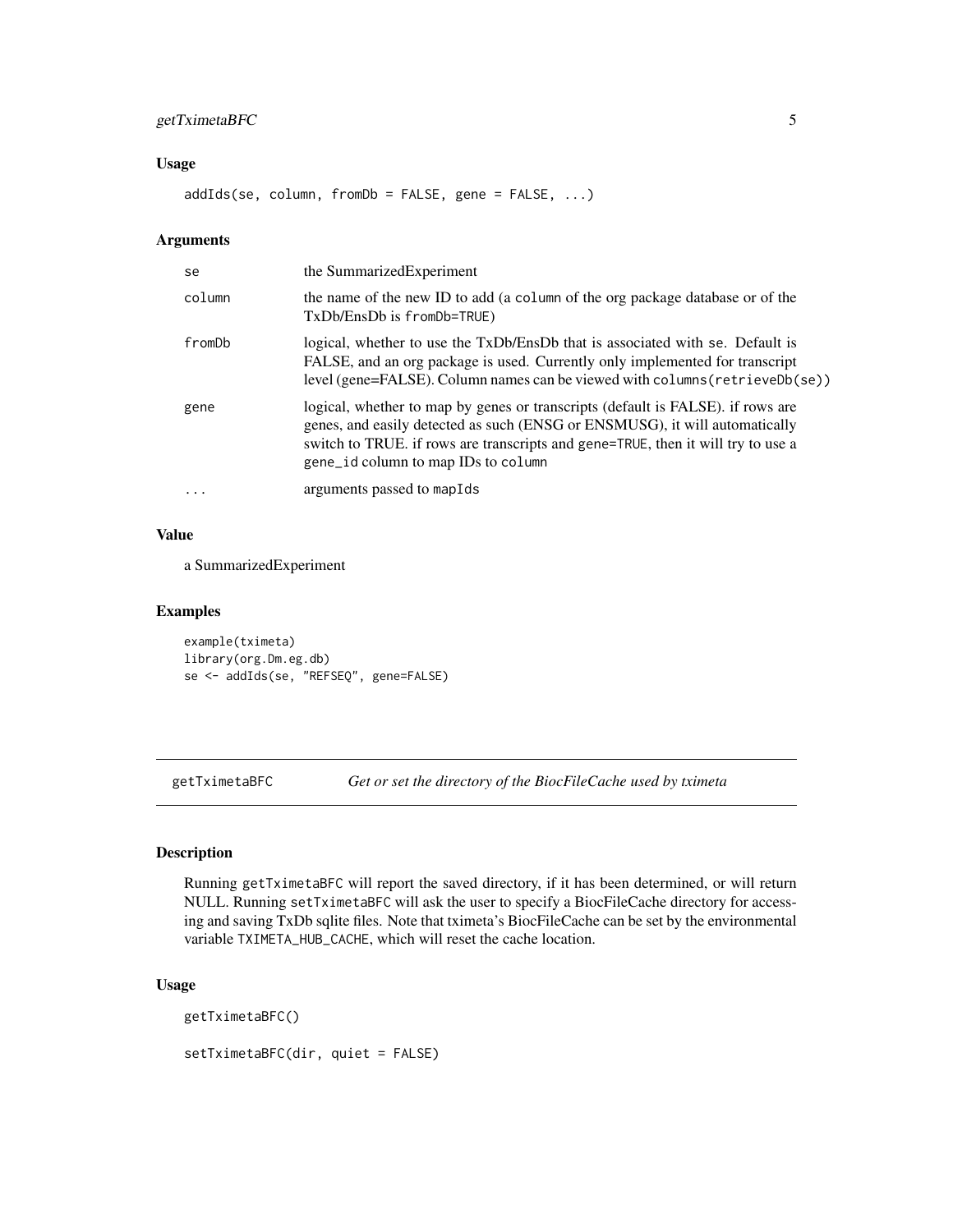<span id="page-5-0"></span>6 linkedTxome

#### **Arguments**

| dir   | the location for tximeta's BiocFileCache. can be missing in which case the |
|-------|----------------------------------------------------------------------------|
|       | function will call file, choose for choosing location interactively        |
| auiet | whether to suppress feedback message                                       |

#### Value

the directory of the BiocFileCache used by tximeta (or nothing, in the case of setTximetaBFC)

#### Examples

```
# getting the BiocFileCache used by tximeta
# (may not be set, which uses BiocFileCache default or temp directory)
getTximetaBFC()
# don't want to actually change user settings so this is not run:
# setTximetaBFC()
```
linkedTxome *Make and load linked transcriptomes ("linkedTxome")*

#### Description

makeLinkedTxome reads the checksum associated with a Salmon index at indexDir, and links it to key information about the transcriptome, including the source, organism, release, and genome (these are custom character strings), as well as the locations (e.g. local, HTTP, or FTP) for one or more fasta files and one gtf file. loadLinkedTxome loads this information from a JSON file. See Details.

#### Usage

```
makeLinkedTxome(
  indexDir,
  source,
  organism,
  release,
  genome,
  fasta,
  gtf,
 write = TRUE,jsonFile
)
```
loadLinkedTxome(jsonFile)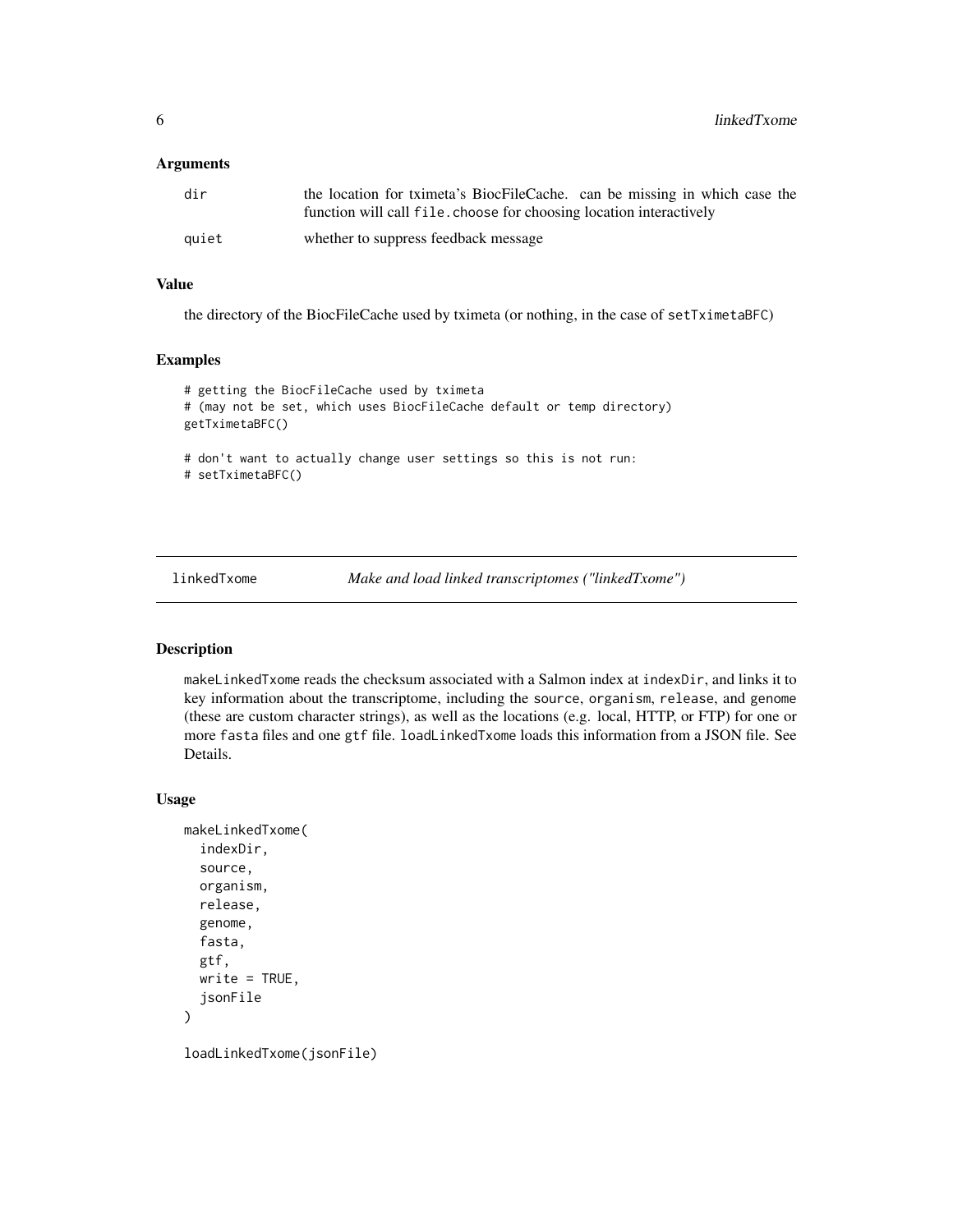#### linkedTxome 7

#### **Arguments**

| indexDir | the local path to the Salmon index                                                                                                                                                                                                                                                                                                                                                                                                                                                                                                                                                                                                                                                                                                                                                                                                                           |
|----------|--------------------------------------------------------------------------------------------------------------------------------------------------------------------------------------------------------------------------------------------------------------------------------------------------------------------------------------------------------------------------------------------------------------------------------------------------------------------------------------------------------------------------------------------------------------------------------------------------------------------------------------------------------------------------------------------------------------------------------------------------------------------------------------------------------------------------------------------------------------|
| source   | the source of transcriptome (e.g. "de-novo"). Note: if you specify "GENCODE"<br>or "Ensembl", this will trigger behavior by tximeta that may not be desired: e.g.<br>attempts to download canonical transcriptome data from AnnotationHub (un-<br>less useHub=FALSE when running tximeta) and parsing of Ensembl GTF using<br>ensembldb (which may fail if the GTF file has been modified). For transcrip-<br>tomes that are defined by local GTF files, it is recommended to use the terms<br>"LocalGENCODE" or "LocalEnsembl"                                                                                                                                                                                                                                                                                                                              |
| organism | organism (e.g. "Homo sapiens")                                                                                                                                                                                                                                                                                                                                                                                                                                                                                                                                                                                                                                                                                                                                                                                                                               |
| release  | release number (e.g. "27")                                                                                                                                                                                                                                                                                                                                                                                                                                                                                                                                                                                                                                                                                                                                                                                                                                   |
| genome   | genome (e.g. "GRCh38", or "none")                                                                                                                                                                                                                                                                                                                                                                                                                                                                                                                                                                                                                                                                                                                                                                                                                            |
| fasta    | location(s) for the FASTA transcript sequences (of which the transcripts used to<br>build the index is equal or a subset). This can be a local path, or an HTTP or<br><b>FTP URL</b>                                                                                                                                                                                                                                                                                                                                                                                                                                                                                                                                                                                                                                                                         |
| gtf      | location for the GTF/GFF file (of which the transcripts used to build the in-<br>dex is equal or a subset). This can be a local path, or an HTTP or FTP URL<br>While the fasta argument can take a vector of length greater than one (more<br>than one FASTA file containing transcripts used in indexing), the gtf argument<br>has to be a single GTF/GFF file. This can also be a serialized GRanges ob-<br>ject (location of a .rds file) imported with rtracklayer. If transcripts were added<br>to a standard set of reference transcripts (e.g. fusion genes, or pathogen tran-<br>scripts), it is recommended that the tximeta user would manually add these to<br>the GTF/GFF file, and post the modified GTF/GFF publicly, such as on Zenodo.<br>This enables consistent annotation and downstream annotation tasks, such as by<br>summarizeToGene. |
| write    | logical, should a JSON file be written out which documents the transcriptome<br>checksum and metadata? (default is TRUE)                                                                                                                                                                                                                                                                                                                                                                                                                                                                                                                                                                                                                                                                                                                                     |
| isonFile | the path to the json file for the linked Txome                                                                                                                                                                                                                                                                                                                                                                                                                                                                                                                                                                                                                                                                                                                                                                                                               |

#### Details

makeLinkedTxome links the information about the transcriptome used for quantification in two ways: 1) the function will store a record in tximeta's cache such that future import of quantification data will automatically access and parse the GTF as if the transcriptome were one of those automatically detected by tximeta. Then all features of tximeta (e.g. summarization to gene, programmatic adding of IDs or metadata) will be available; 2) it will by default write out a JSON file that can be shared, or posted online, and which can be read by loadLinkedTxome which will store the information in tximeta's cache. This should make the full quantification-import pipeline computationally reproducible / auditable even for transcriptomes which differ from those provided by references (GENCODE, Ensembl, RefSeq).

For further details please see the "Linked transcriptomes" section of the tximeta vignette.

#### Value

nothing, the function is run for its side effects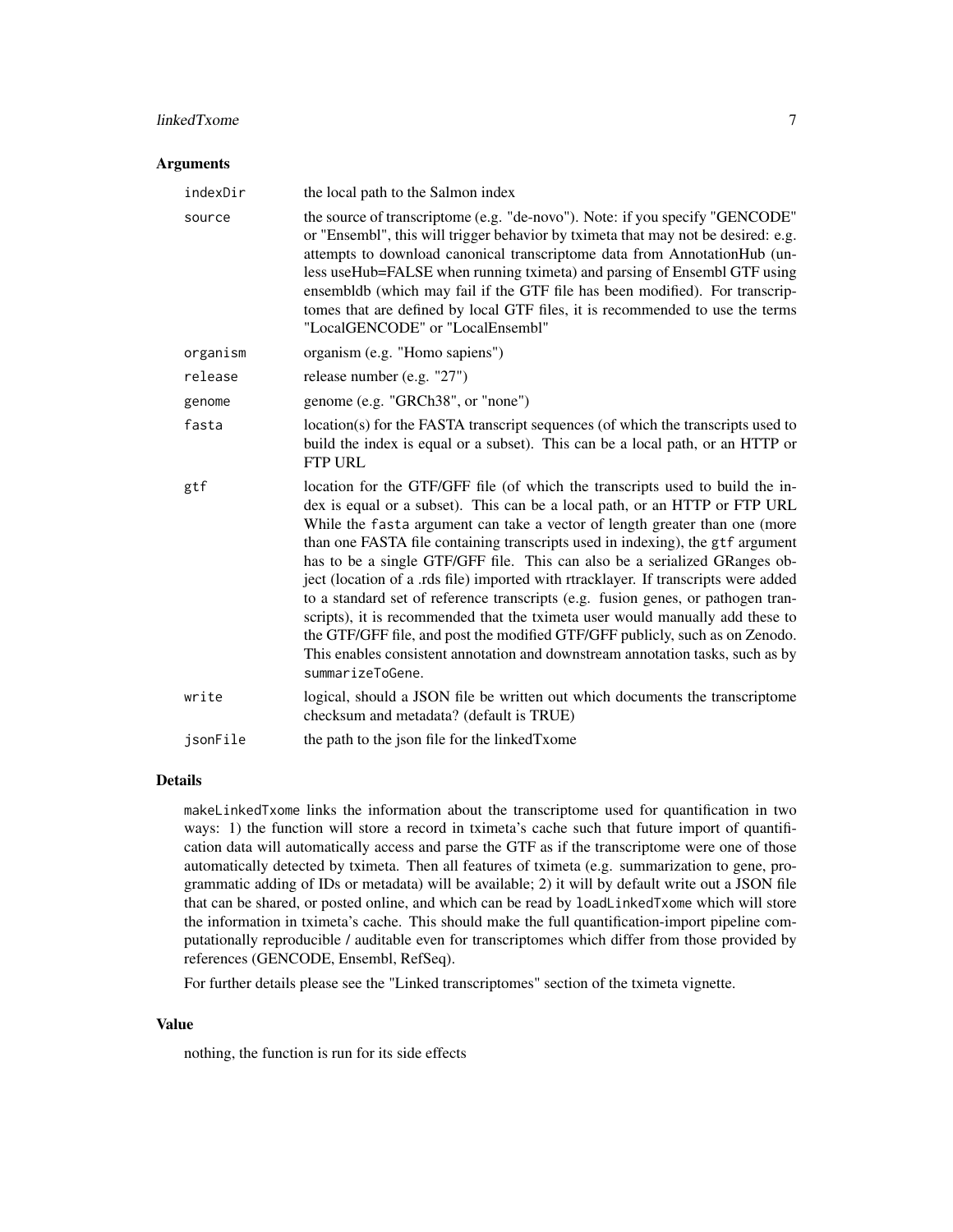#### <span id="page-7-0"></span>Examples

```
# point to a Salmon quantification file with an additional artificial transcript
dir <- system.file("extdata/salmon_dm", package="tximportData")
file <- file.path(dir, "SRR1197474.plus", "quant.sf")
coldata <- data.frame(files=file, names="SRR1197474", sample="1",
                      stringsAsFactors=FALSE)
# now point to the Salmon index itself to create a linkedTxome
# as the index will not match a known txome
indexDir <- file.path(dir, "Dm.BDGP6.22.98.plus_salmon-0.14.1")
# point to the source FASTA and GTF:
fastaFTP <- c("ftp://ftp.ensembl.org/pub/release-98/fasta/drosophila_melanogaster/cdna/Drosophila_melanogaster.
         "ftp://ftp.ensembl.org/pub/release-98/fasta/drosophila_melanogaster/ncrna/Drosophila_melanogaster.BDG
              "extra_transcript.fa.gz")
gtfPath <- file.path(dir, "Drosophila_melanogaster.BDGP6.22.98.plus.gtf.gz")
# now create a linkedTxome, linking the Salmon index to its FASTA and GTF sources
makeLinkedTxome(indexDir=indexDir, source="Ensembl", organism="Drosophila melanogaster",
              release="98", genome="BDGP6.22", fasta=fastaFTP, gtf=gtfPath, write=FALSE)
# to clear the entire linkedTxome table
# (don't run unless you want to clear this table!)
# bfcloc <- getTximetaBFC()
# bfc <- BiocFileCache(bfcloc)
# bfcremove(bfc, bfcquery(bfc, "linkedTxomeTbl")$rid)
```
makeDGEList *Make a DGEList from tximeta output*

#### **Description**

A simple wrapper function for constructing a DGEList for use with edgeR. See vignette for an example. Requires installation of the edgeR package from Bioconductor.

#### Usage

```
makeDGEList(se)
```
#### Arguments

se a SummarizedExperiment produced by tximeta

#### Value

a DGEList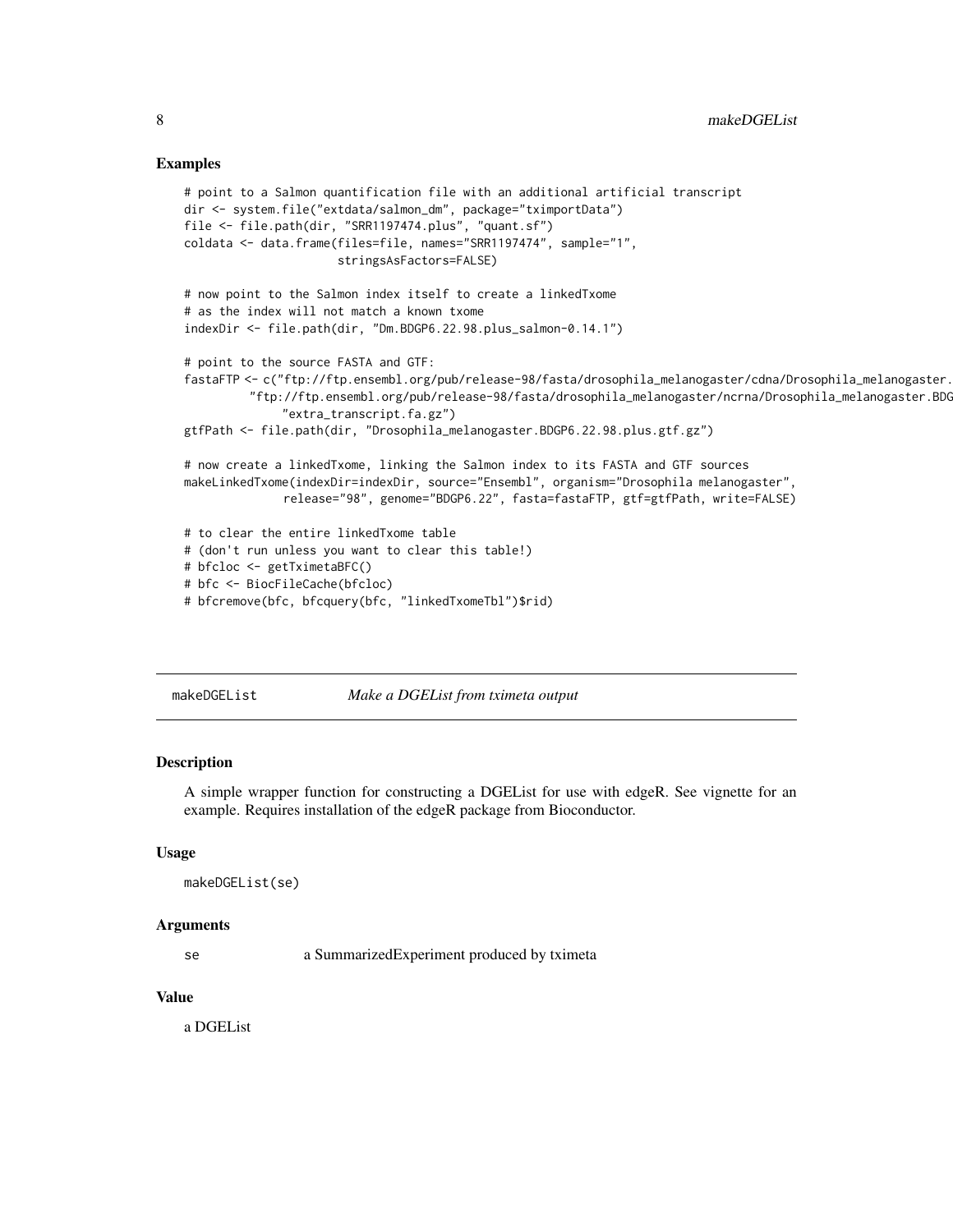<span id="page-8-0"></span>

#### Description

This helper function retrieves the cDNA sequence of the transcripts used for expression quantification. This function either downloads or loads the transcript sequence from cache, it does not re-order or check against the rows of the SummarizedExperiment (which could be already summarized to genes for example).

#### Usage

retrieveCDNA(se, quiet = FALSE)

#### Arguments

| -se   | the SummarizedExperiment   |
|-------|----------------------------|
| quiet | logical, suppress messages |

#### Value

a DNAStringSet object

#### Examples

example(tximeta) cdna <- retrieveCDNA(se)

<span id="page-8-1"></span>retrieveDb *Retrieve the TxDb or EnsDb associated with a SummarizedExperiment*

#### Description

SummarizedExperiment objects returned by [tximeta](#page-11-1) have associated TxDb or EnsDb databases which are cached locally and used to perform various metadata related tasks. This helper function retrieves the database itself for the user to perform any additional operations.

#### Usage

retrieveDb(se)

#### Arguments

se the SummarizedExperiment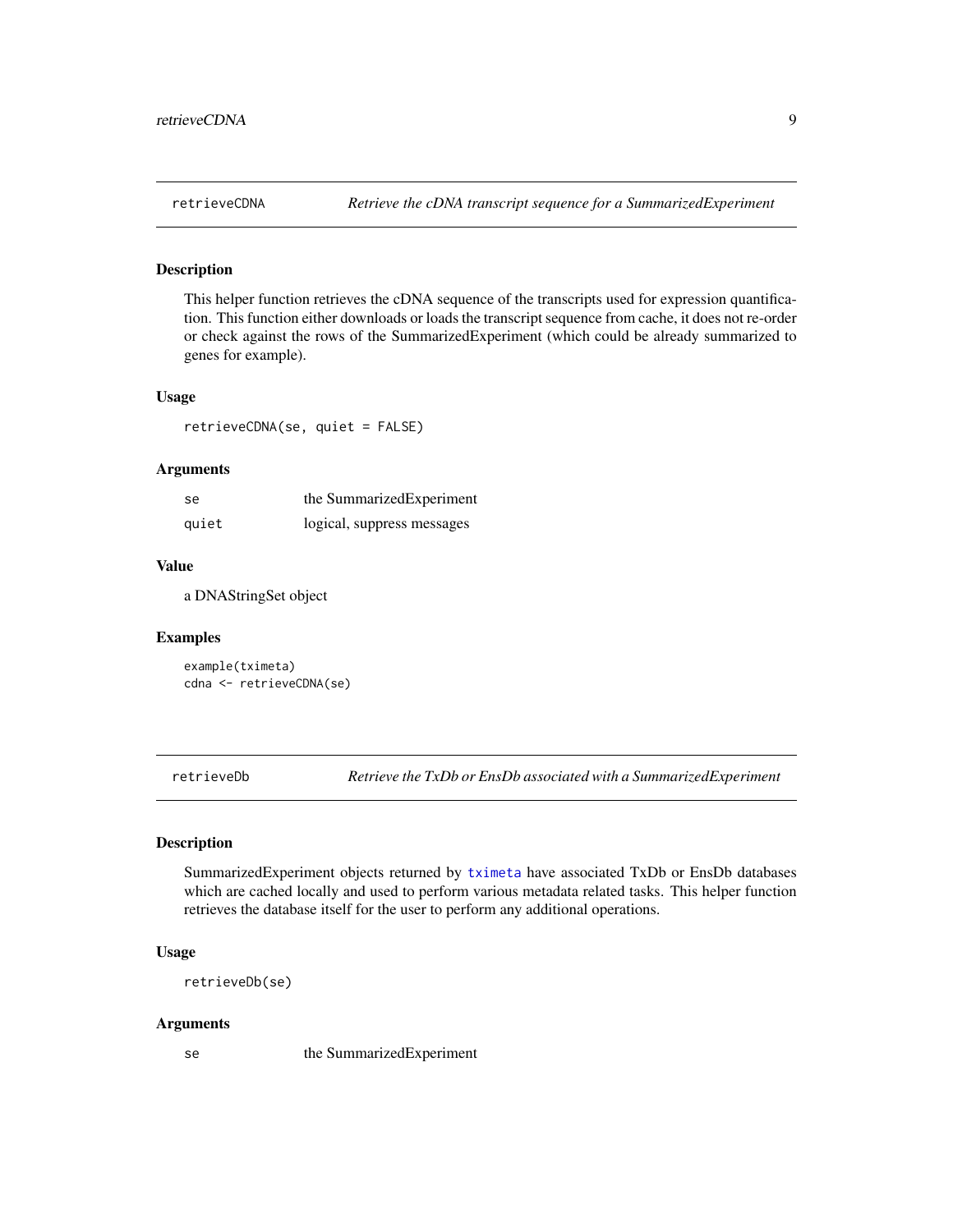#### Value

a database object

#### Examples

```
example(tximeta)
edb <- retrieveDb(se)
```
splitSE *Split SummarizedExperiment by gene categories*

### Description

Construct a new SummarizedExperiment by splitting one of the assays into a list of assays, each of which contains features of a given 'type'. It is assumed that there is a one-to-one correspondence between feature sets of different types; for example, these can be spliced and unspliced variants of the same transcripts. The type of each feature in the original SummarizedExperiment, and the correspondence between the features of different types, are given in a data.frame.

#### Usage

splitSE(se, splitDf, assayName)

#### Arguments

| se        | A SummarizedExperiment object.                                                                                                                                                                                                          |
|-----------|-----------------------------------------------------------------------------------------------------------------------------------------------------------------------------------------------------------------------------------------|
| splitDf   | A data, frame with feature IDs. Each column represents a separate feature type,<br>and the features in a given row are considered representatives of the same feature<br>(and will be represented as one feature in the output object). |
| assayName | A character scalar, indicating the assay of se that will be split. Must be one of<br>$assayNames(se)$ .                                                                                                                                 |

### Value

A SummarizedExperiment object with the same columns as the input object, and the same number of assays as the number of columns in splitDf. The assays will be named by the column names of splitDf. The colData and metadata of the input SummarizedExperiment object are copied to the output object. The row names are set to the feature IDs in the first column of splitDf.

#### Examples

```
se <- SummarizedExperiment::SummarizedExperiment(
 assays = S4Vectors::SimpleList(
   counts = as(matrix(1:15, nrow = 5), "sparseMatrix"),logcounts = log2(maxrix(1:15, nrow = 5))),
```
<span id="page-9-0"></span>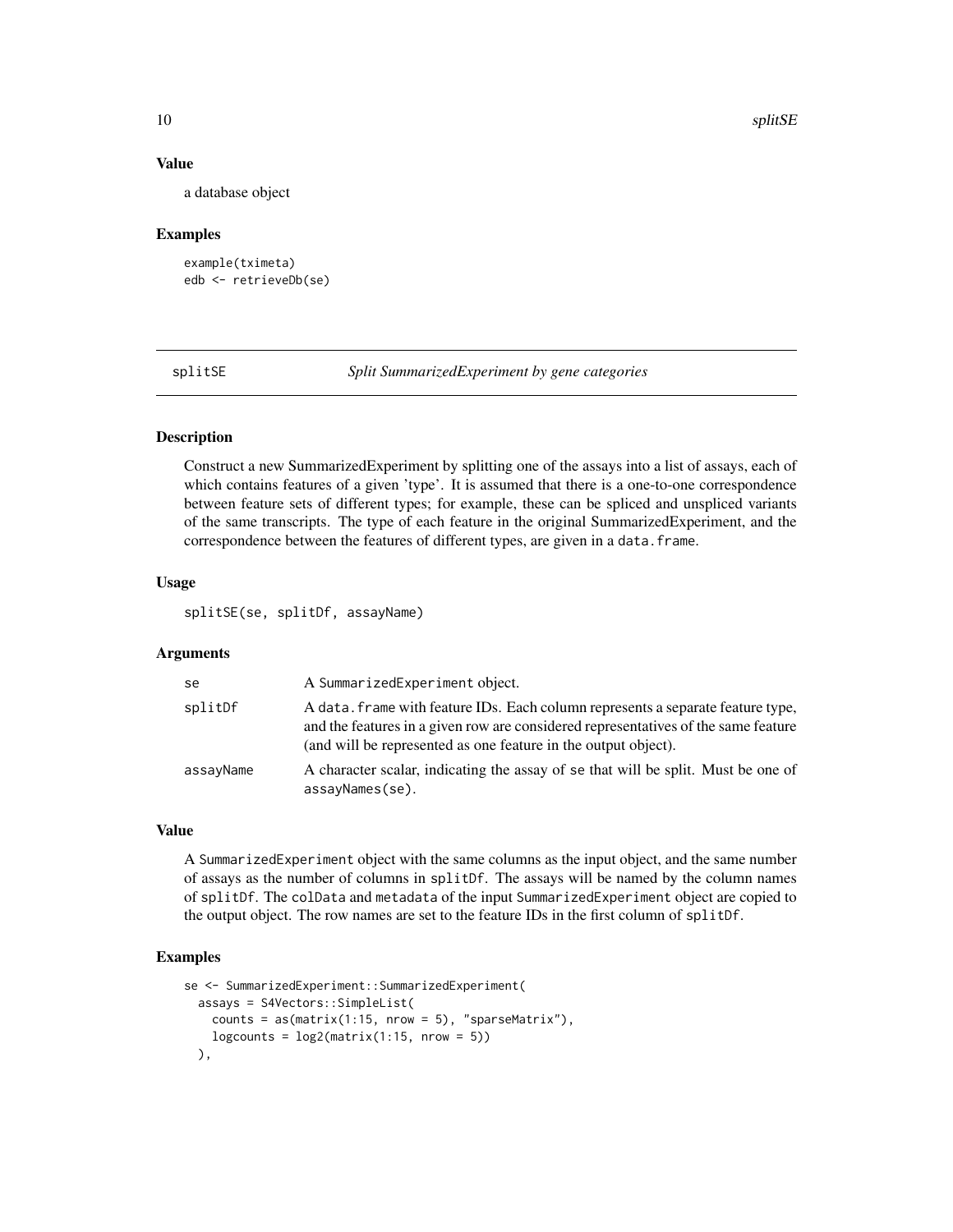<span id="page-10-0"></span>summarizeToGene,SummarizedExperiment-method 11

```
colData = S4Vectors::DataFrame(sID = paste0("S", 1:3),
                                  condition = c("A", "A", "B")),
 metadata = list(md1 = "annotation"))
rownames(se) <- paste0("G", 1:5)
colnames(se) <- paste0("P", 1:3)
splitDf \leftarrow data.frame(splied = c("G1", "G2", "G6"),unspliced = c("G3", "G5", "G4"),
                      stringsAsFactors = FALSE)
splse <- splitSE(se = se, splitDf = splitDf, assayName = "counts")
```
summarizeToGene,SummarizedExperiment-method *Summarize estimated quantitites to gene-level*

#### Description

Summarizes abundances, counts, lengths, (and inferential replicates or variance) from transcriptto gene-level. Transcript IDs are stored as a CharacterList in the mcols of the output object. This function operates on SummarizedExperiment objects, and will automatically access the relevant TxDb (by either finding it in the BiocFileCache or by building it from an ftp location). This function uses the tximport package to perform summarization, where a method is defined that works on simple lists.

#### Usage

## S4 method for signature 'SummarizedExperiment' summarizeToGene(object, varReduce = FALSE, ...)

#### Arguments

| object                  | a Summarized Experiment produced by tximeta                                                                                   |
|-------------------------|-------------------------------------------------------------------------------------------------------------------------------|
| varReduce               | whether to reduce per-sample inferential replicates information into a matrix of<br>sample variances variance (default FALSE) |
| $\cdot$ $\cdot$ $\cdot$ | arguments passed to tximport                                                                                                  |

#### Value

a SummarizedExperiment with summarized quantifications and transcript IDs as a CharacterList in the mcols

#### Examples

```
example(tximeta)
gse <- summarizeToGene(se)
```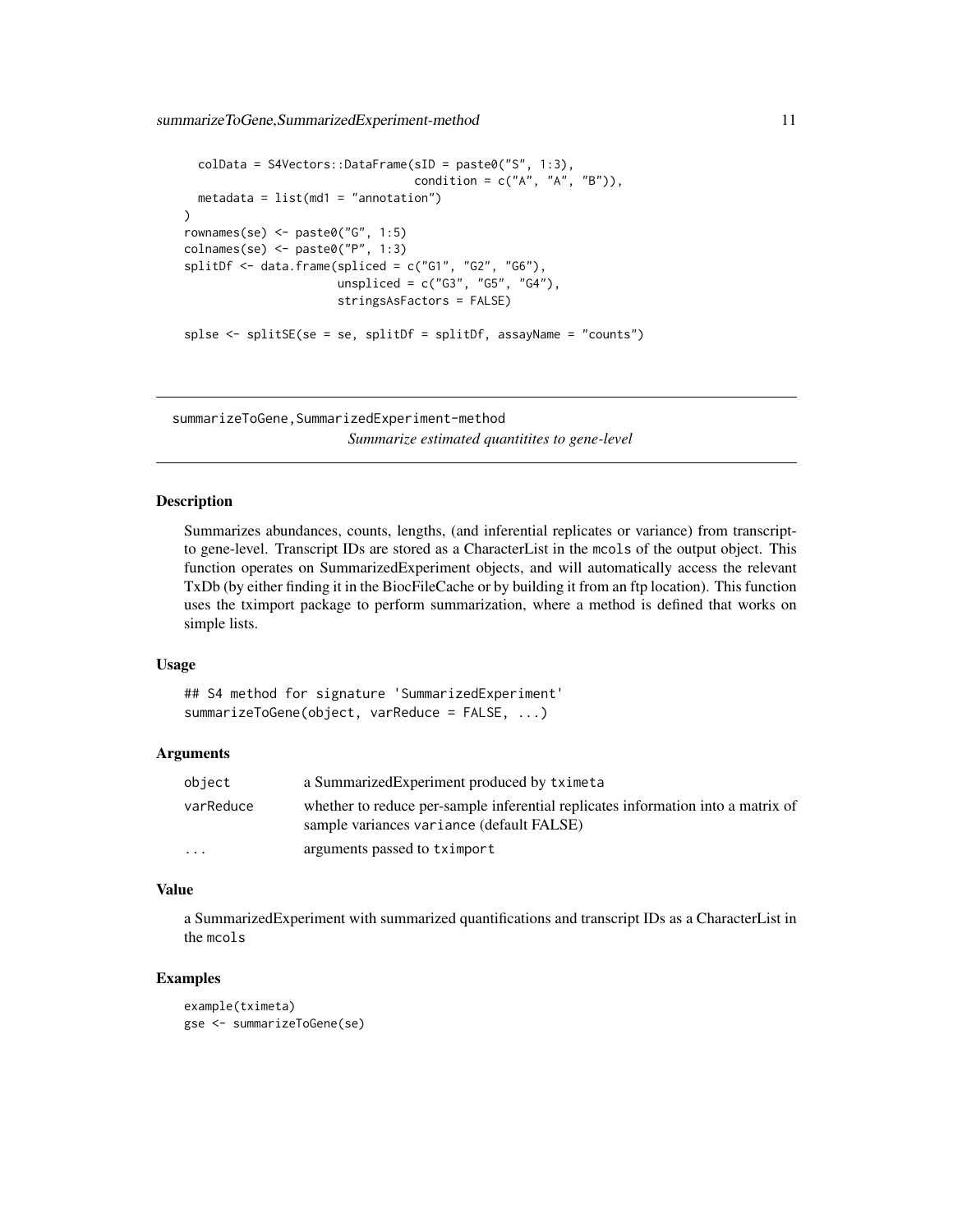### <span id="page-11-1"></span><span id="page-11-0"></span>Description

tximeta leverages the hashed checksum of the Salmon index, in addition to a number of core Bioconductor packages (GenomicFeatures, ensembldb, AnnotationHub, GenomeInfoDb, BiocFile-Cache) to automatically populate metadata for the user, without additional effort from the user. Note that tximeta requires that the entire output directory of Salmon or alevin is present and unmodified in order to identify the provenance of the reference transcripts.

#### Usage

```
tximeta(
  coldata,
  type = "salmon",
  txOut = TRUE,skipMeta = FALSE,
  skipSeqinfo = FALSE,
 useHub = TRUE,markDuplicateTxps = FALSE,
  cleanDuplicateTxps = FALSE,
  customMetaInfo = NULL,
  ...
)
```
#### Arguments

| coldata     | a data. frame with at least two columns (others will propogate to object):                                                                                                                                                                                                                                                                                                    |
|-------------|-------------------------------------------------------------------------------------------------------------------------------------------------------------------------------------------------------------------------------------------------------------------------------------------------------------------------------------------------------------------------------|
|             | • files - character, paths of quantification files<br>• names - character, sample names                                                                                                                                                                                                                                                                                       |
|             | if coldata is a vector, it is assumed to be the paths of quantification files and<br>unique sample names are created                                                                                                                                                                                                                                                          |
| type        | what quantifier was used (see tximport)                                                                                                                                                                                                                                                                                                                                       |
| txOut       | whether to output transcript-level data. tximeta is designed to have transcript-<br>level output with Salmon, so default is TRUE, and it's recommended to use<br>summarizeToGene following tximeta for gene-level summarization. For an<br>alevin file, tximeta will import the gene level counts ignoring this argument<br>(alevin produces only gene-level quantification). |
| skipMeta    | whether to skip metadata generation (e.g. to avoid errors if not connected to<br>internet). This calls tximport directly and so either tx0ut=TRUE or tx2gene<br>should be specified.                                                                                                                                                                                          |
| skipSeqinfo | whether to skip the addition of Seqinfo, which requires an internet connection<br>to download the relevant chromosome information table from UCSC                                                                                                                                                                                                                             |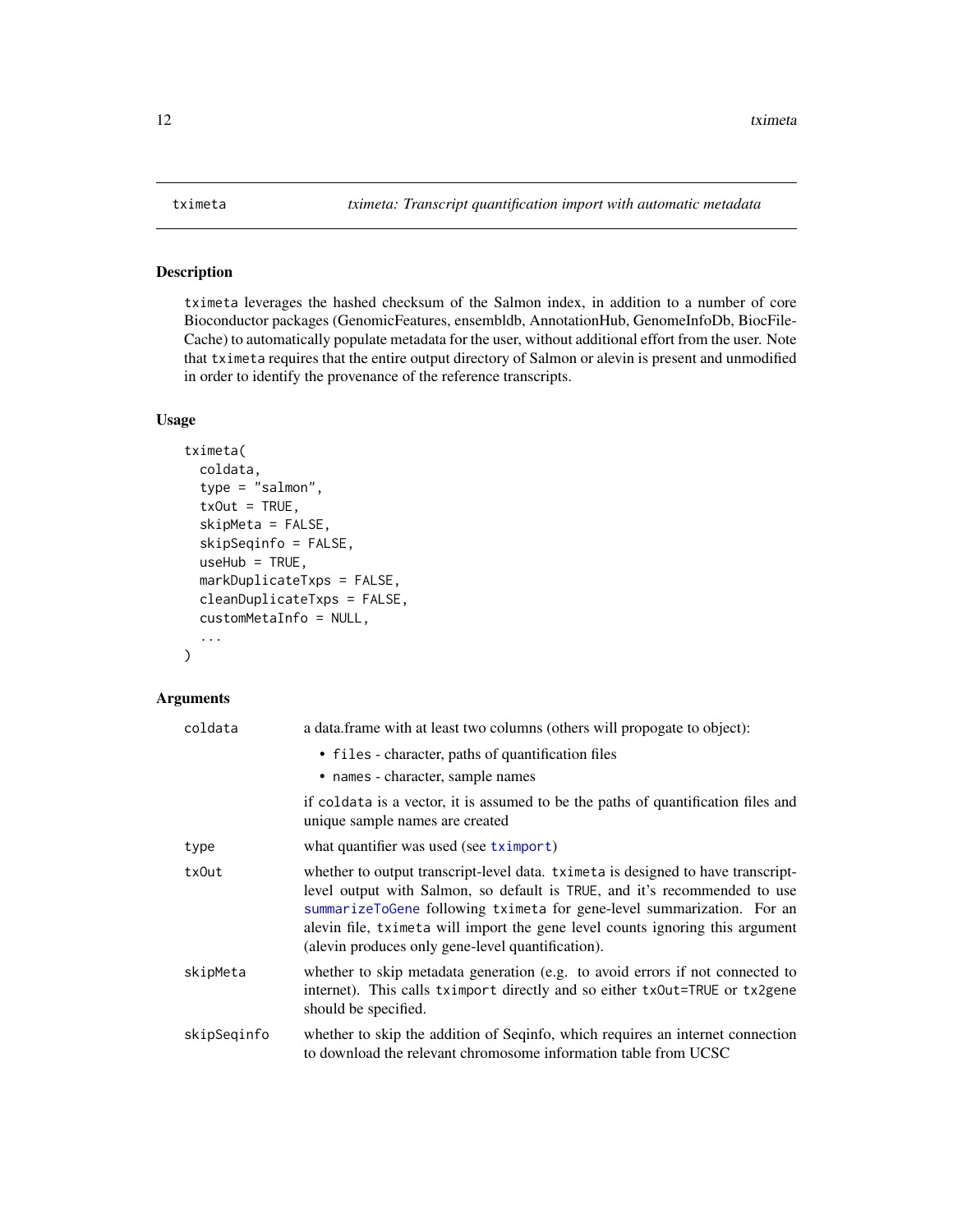#### <span id="page-12-0"></span>tximeta ta 13

| useHub             | whether to first attempt to download a TxDb/EnsDb object from AnnotationHub,<br>rather than creating from a GTF file from FTP (default is TRUE). If FALSE, it                                                                                                                                                                                                                                                                    |
|--------------------|----------------------------------------------------------------------------------------------------------------------------------------------------------------------------------------------------------------------------------------------------------------------------------------------------------------------------------------------------------------------------------------------------------------------------------|
|                    | will force tximeta to download and parse the GTF                                                                                                                                                                                                                                                                                                                                                                                 |
| markDuplicateTxps  |                                                                                                                                                                                                                                                                                                                                                                                                                                  |
|                    | whether to mark the status (has Duplicate) and names of duplicate transcripts<br>(duplicates) in the rowData of the SummarizedExperiment output. Subse-<br>quent summarization to gene level will keep track of the number of transcripts<br>sets per gene (numDupSets)                                                                                                                                                          |
| cleanDuplicateTxps |                                                                                                                                                                                                                                                                                                                                                                                                                                  |
|                    | whether to try to clean duplicate transcripts (exact sequence duplicates) by re-<br>placing the transcript names that do not appear in the GTF with those that do<br>appear in the GTF                                                                                                                                                                                                                                           |
| customMetaInfo     | the relative path to a custom metadata information JSON file, relative to the<br>paths in files of coldata. For example, customMetaInfo="meta_info.json"<br>would indicate that in the same directory as the quantification files in files,<br>there are custom metadata information JSON files. These should contain the<br>SHA-256 hash of the reference transcripts with the index_seq_hash tag (see<br>details in vignette). |
| .                  | arguments passed to tximport                                                                                                                                                                                                                                                                                                                                                                                                     |

#### Details

Most of the code in tximeta works to add metadata and transcript ranges when the quantification was performed with Salmon. However, tximeta can be used with any quantification type that is supported by [tximport](#page-0-0), where it will return an non-ranged SummarizedExperiment.

tximeta performs a lookup of the hashed checksum of the index (stored in an auxilary information directory of the Salmon output) against a database of known transcriptomes, which lives within the tximeta package and is continually updated on Bioconductor's release schedule. In addition, tximeta performs a lookup of the checksum against a locally stored table of linkedTxome's (see link{makeLinkedTxome}). If tximeta detects a match, it will automatically populate, e.g. the transcript locations, the transcriptome release, the genome with correct chromosome lengths, etc. It allows for automatic and correct summarization of transcript-level quantifications to the gene-level via [summarizeToGene](#page-0-0) without the need to manually build a tx2gene table.

tximeta on the first run will ask where the BiocFileCache for this package should be kept, either using a default location or a temporary directory. At any point, the user can specify a location using [setTximetaBFC](#page-4-1) and this choice will be saved for future sessions. Multiple users can point to the same BiocFileCache, such that transcript databases (TxDb or EnsDb) associated with certain Salmon indices and linkedTxomes can be accessed by different users without additional effort or time spent downloading and building the relevant TxDb / EnsDb. Note that, if the TxDb or EnsDb is present in AnnotationHub, tximeta will use this object instead of downloading and building a TxDb/EnsDb from GTF (to disable this set useHub=FALSE).

In order to allow that multiple users can read and write to the same location, one should set the BiocFileCache directory to have group write permissions (g+w).

#### Value

a SummarizedExperiment with metadata on the rowRanges. (if the hashed checksum in the Salmon or Sailfish index does not match any known transcriptomes, or any locally saved linkedTxome,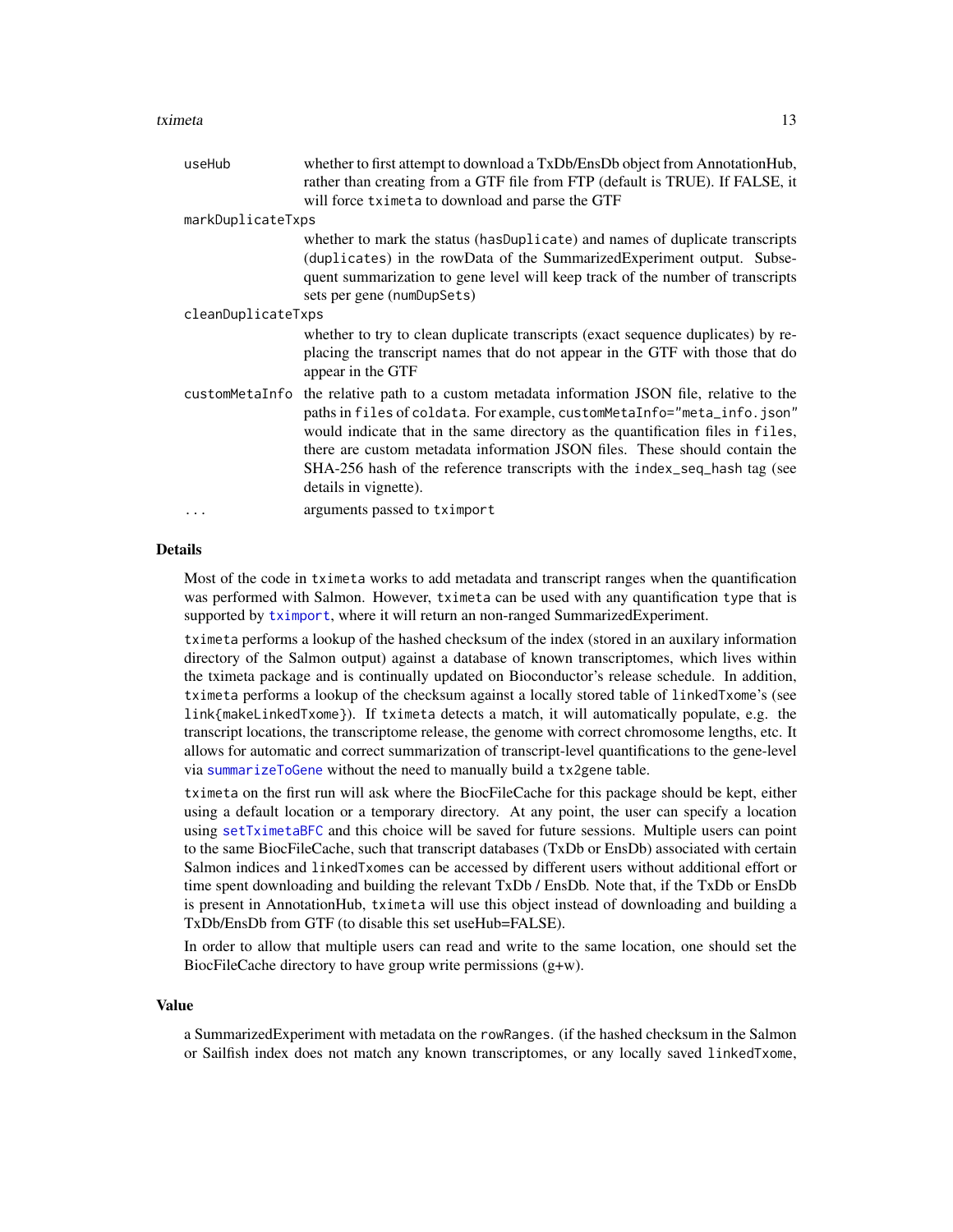tximeta will just return a non-ranged SummarizedExperiment)

#### Examples

```
# point to a Salmon quantification file:
dir <- system.file("extdata/salmon_dm", package="tximportData")
files <- file.path(dir, "SRR1197474", "quant.sf")
coldata <- data.frame(files, names="SRR1197474", condition="A", stringsAsFactors=FALSE)
# normally we would just run the following which would download the appropriate metadata
# se <- tximeta(coldata)
# for this example, we instead point to a local path where the GTF can be found
# by making a linkedTxome:
indexDir <- file.path(dir, "Dm.BDGP6.22.98_salmon-0.14.1")
fastaFTP <- c("ftp://ftp.ensembl.org/pub/release-98/fasta/drosophila_melanogaster/cdna/Drosophila_melanogaster.
         "ftp://ftp.ensembl.org/pub/release-98/fasta/drosophila_melanogaster/ncrna/Drosophila_melanogaster.BDG
gtfPath <- file.path(dir, "Drosophila_melanogaster.BDGP6.22.98.gtf.gz")
makeLinkedTxome(indexDir=indexDir, source="LocalEnsembl", organism="Drosophila melanogaster",
              release="98", genome="BDGP6.22", fasta=fastaFTP, gtf=gtfPath, write=FALSE)
se <- tximeta(coldata)
# to clear the entire linkedTxome table
# (don't run unless you want to clear this table!)
# bfcloc <- getTximetaBFC()
# bfc <- BiocFileCache(bfcloc)
# bfcremove(bfc, bfcquery(bfc, "linkedTxomeTbl")$rid)
```